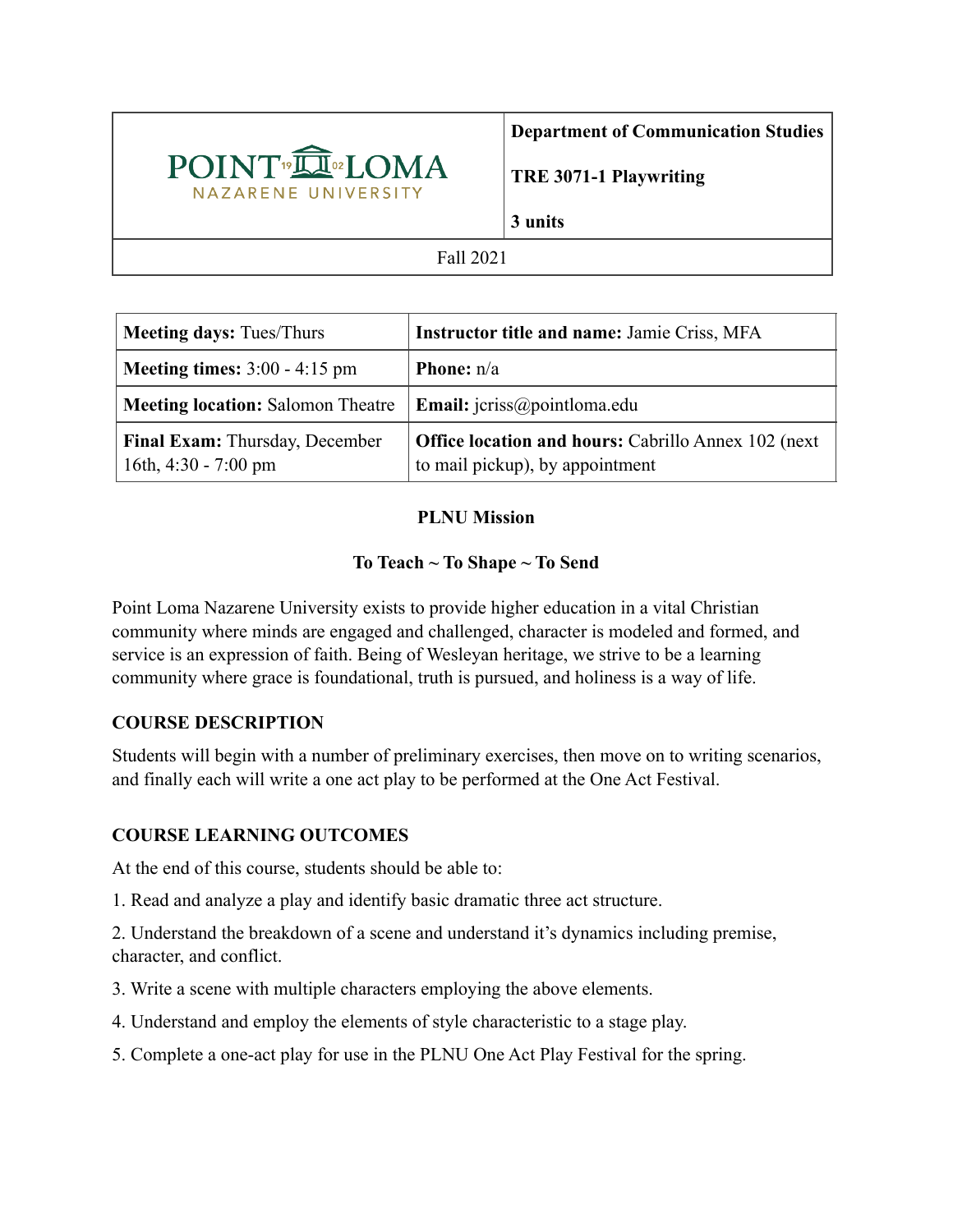6. Most importantly, rid the ego of all limiting beliefs and blockages, allowing their inner writer to be released and write in flow anytime they sit down to the page.

### **REQUIRED TEXTS AND RECOMMENDED STUDY RESOURCES**

There is no required textbook for this course. However you will be assigned reading from PDFs that I will supply as well as reading whole plays. I suggest buying these used/online as the cost tends to be very low. I will assign these throughout the semester.

### *Suggested Reading:*

Egri, Lajos. *The Art of Dramatic Writing.* Touchstone. 1988.

Brande, Dorothea. *Becoming a Writer.* Harcourt, Brace & Company. Los Angeles. 1934.

Gilbert, Elizabeth. *Big Magic: Creative Living Beyond Fear.* Riverhead Books, New York. 2015.

\*I will occasionally require selected readings from the above texts which I will provide in PDF format. However, I do recommend these books, especially if you believe writing to be your vocation. I'm only not requiring them in order to be efficient in your textbook funds.

## **OTHER REQUIRED TOOLS:**

Celtx subscription Notebook and pen

# **COURSE CREDIT HOUR INFORMATION**

In the interest of providing sufficient time to accomplish the stated Course Learning Outcomes, this class meets the PLNU credit hour policy for a 3 unit class delivered over 15 weeks. It is anticipated that students will spend a minimum of 37.5 participation hours per credit hour on their coursework. For this course, students will spend an estimated 112.5 total hours meeting the course learning outcomes. The time estimations are provided in the Canvas modules.

## **ASSESSMENT AND GRADING**

Grades will be based on the following:

| A 93-100      | $B+87-89$ | $\vert$ C+ 77-79 $\vert$ D+ 67-69 | $\vert$ F Less than 59 |
|---------------|-----------|-----------------------------------|------------------------|
| $A - 90 - 92$ | B 83-86   | $\mid$ C 73-76 $\mid$ D 63-66     |                        |

#### **Sample Standard Grade Scale Based on Percentages**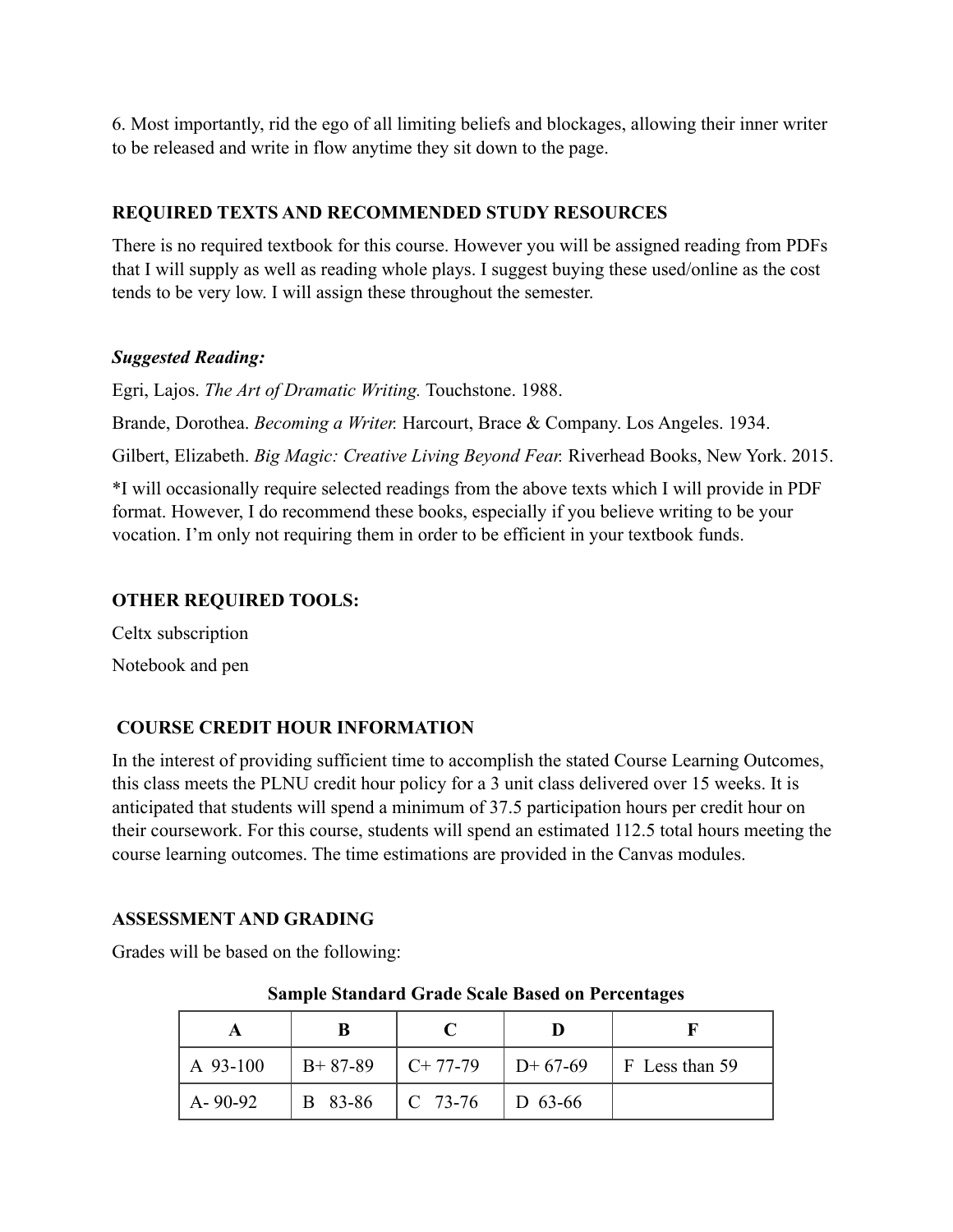| $C - 70 - 72$<br>$B - 80 - 82$ | $D - 60 - 62$ |
|--------------------------------|---------------|
|--------------------------------|---------------|

### **STATE AUTHORIZATION**

State authorization is a formal determination by a state that Point Loma Nazarene University is approved to conduct activities regulated by that state. In certain states outside California, Point Loma Nazarene University is not authorized to enroll online (distance education) students. If a student moves to another state after admission to the program and/or enrollment in an online course, continuation within the program and/or course will depend on whether Point Loma Nazarene University is authorized to offer distance education courses in that state. It is the student's responsibility to notify the institution of any change in his or her physical location. Refer to the map on **State Authorization** to view which states allow online (distance education) outside of California.

### **INCOMPLETES AND LATE ASSIGNMENTS**

All assignments are to be submitted/turned in by the beginning of the class session when they are due—including assignments posted in Canvas. Incompletes will only be assigned in extremely unusual circumstances.

### **PLNU COPYRIGHT POLICY**

Point Loma Nazarene University, as a non-profit educational institution, is entitled by law to use materials protected by the US Copyright Act for classroom education. Any use of those materials outside the class may violate the law.

## **PLNU ACADEMIC HONESTY POLICY**

Students should demonstrate academic honesty by doing original work and by giving appropriate credit to the ideas of others. Academic dishonesty is the act of presenting information, ideas, and/ or concepts as one's own when in reality they are the results of another person's creativity and effort. A faculty member who believes a situation involving academic dishonesty has been detected may assign a failing grade for that assignment or examination, or, depending on the seriousness of the offense, for the course. Faculty should follow and students may appeal using the procedure in the university Catalog. See [Academic Policies](https://catalog.pointloma.edu/content.php?catoid=52&navoid=2919#Academic_Honesty) for definitions of kinds of academic dishonesty and for further policy information.

## **PLNU ACADEMIC ACCOMMODATIONS POLICY**

PLNU is committed to providing equal opportunity for participation in all its programs, services, and activities. Students with disabilities may request course-related accommodations by contacting the Educational Access Center (EAC), located in the Bond Academic Center ([EAC@pointloma.edu](mailto:EAC@pointloma.edu) or 619-849-2486). Once a student's eligibility for an accommodation has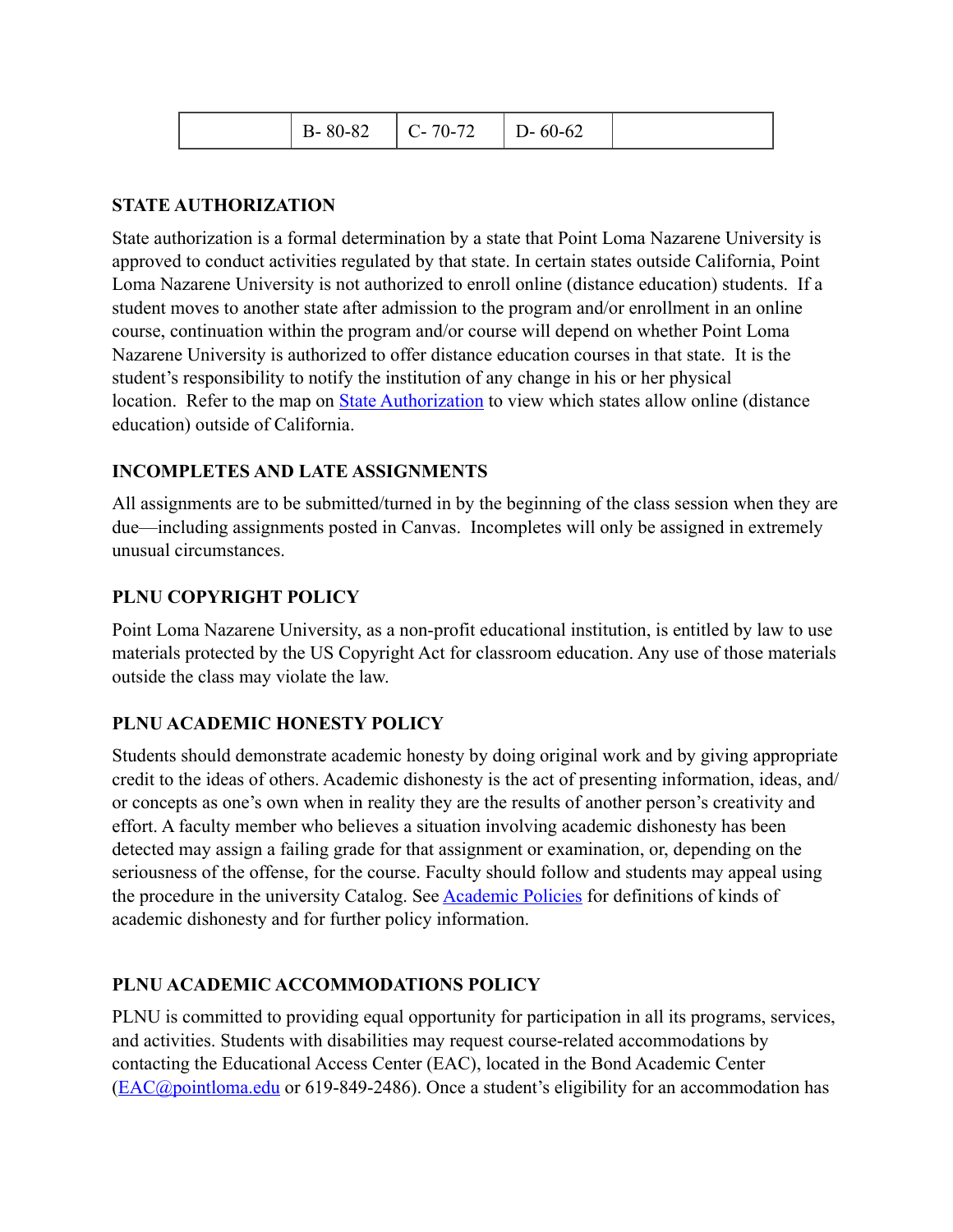been determined, the EAC will issue an academic accommodation plan ("AP") to all faculty who teach courses in which the student is enrolled each semester.

PLNU highly recommends that students speak with their professors during the first two weeks of each semester/term about the implementation of their AP in that particular course and/or if they do not wish to utilize some or all of the elements of their AP in that course.

Students who need accommodations for a disability should contact the EAC as early as possible (i.e., ideally before the beginning of the semester) to assure appropriate accommodations can be provided. It is the student's responsibility to make the first contact with the EAC.

## **PLNU ATTENDANCE AND PARTICIPATION POLICY**

Regular and punctual attendance at all class sessions is considered essential to optimum academic achievement. If the student is absent for more than 10 percent of class sessions, the faculty member will issue a written warning of de-enrollment. If the absences exceed 20 percent, the student may be de-enrolled without notice until the university drop date or, after that date, receive the appropriate grade for their work and participation.

## **SPIRITUAL CARE**

Please be aware PLNU strives to be a place where you grow as whole persons. To this end, we provide resources for our students to encounter God and grow in their Christian faith.

 If students have questions, a desire to meet with the chaplain or have prayer requests you can contact the Office of Spiritual Development.

# **ASSIGNMENTS AT-A-GLANCE**

## **IN CLASS WRITING EXERCISES / WRITING ASSIGNMENTS** (Points vary)

I will be requiring many small writing assignments throughout the semester as practice, worth a variety of points, including but not limited to journaling, character description/analysis, world building, etc. You will also be writing every single class. I will not force you to share work you're not comfortable with but I will be noting the sharing as participation so be aware that sharing and receiving feedback is how you learn and get better. Critiques exist to hone your craft. You will learn to give and receive useful constructive feedback.

## **PLAY CRITIQUE** (50 points)

You will be required to attend a play performance. San Diego is one of the best regional theatre cities in the country so there are plenty of opportunities for you to see a show. If you need help finding a production, I am happy to assist. Using your knowledge from lecture, writing practice, and assignments you will compose a critique of the production, giving me your insight into the writing and the performance of that writing (the actors and director's interpretation). APA format.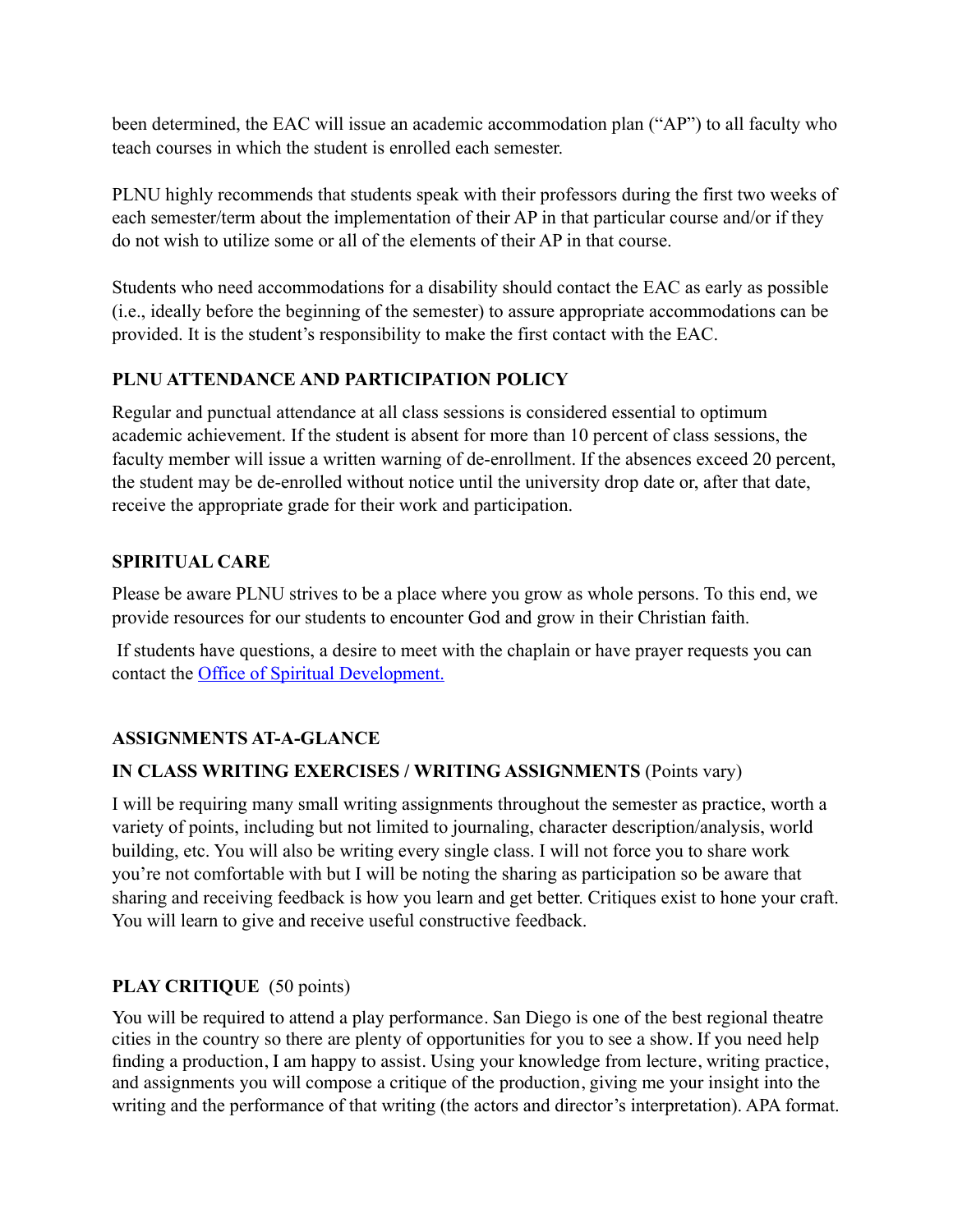Due November 30th.

**PLAY ANALYSIS GROUP PROJECT** (50 points individual, 50 points group, 100 points total)

You will be required to do a project in pairs (I will assign these pairs). You will be asked to read a specific play and employ an analysis of it similar the analysis we will do in class. You will then present your findings in an interesting and informative way. APA format.

## **MIDTERM: ONE ACT PLAY** (100 points)

You will be required to write a one act play (20 pages) for possible use in the One Act Play Festival. Be prepared to give and receive constructive feedback from myself and your peers. Play format.

Due October 26th

## **FINAL: ONE ACT PLAY + REFLECTION** (200 points)

You will be required to write a one act play (20 pages) for possible use in the One Act Play Festival. We will be doing staged readings of these plays, performed by your classmates, during our scheduled finals slot. Be prepared to give and receive constructive feedback from myself and your peers. Play format.

Due December 16th

Note: Due to the fact that the number of directing students is (projected to be) smaller than the number of playwriting students, not every play will be chosen for the festival. However, those that do not get selected for the festival will still be performed in a staged reading. No matter what, your work will be read and performed by student actors in the Salomon Theatre. Staged readings are vital and important work. Finishing a play is the first level of achievement that I want us to focus on.

## **IMPORTANT DATES**

\*This is not an exhaustive list of our entire schedule for the semester. The bulk of class time and assignments will be spent reading, writing, giving feedback, and discussion. Participation is a key element of this course. I would like you to think of this as more of a Playwriting Workshop.

**September 2** Introductions / Go over syllabus